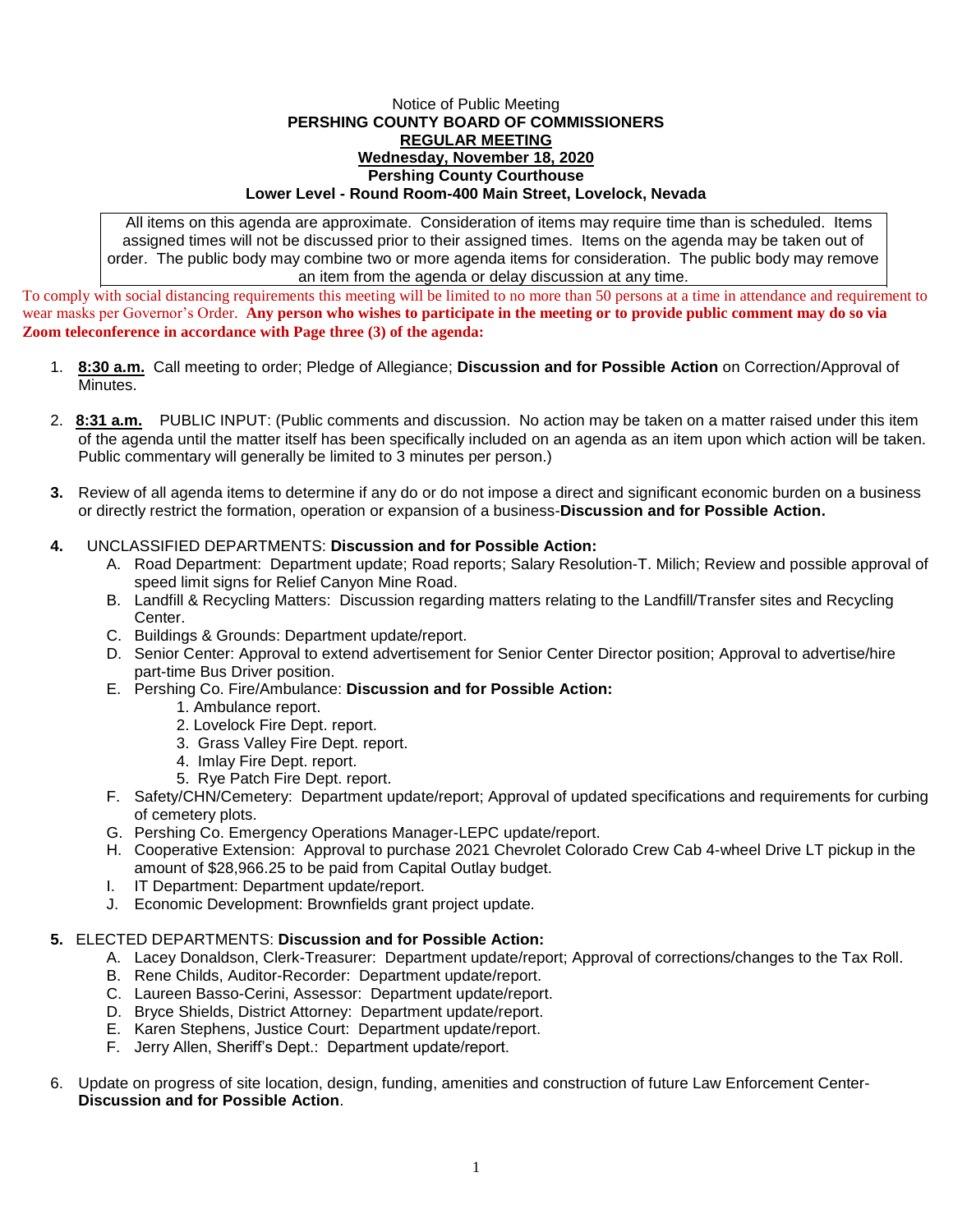- 7. Proclamations and Awards: **Discussion and for Possible Action** (The Pershing County Board of Commissioners may make a Proclamation or present a service or other award on behalf of the County).
- 8. Grass Valley Advisory Board: Update on matters relating to the Grass Valley area.
- **9.** Derby Field Airport: Update on matters relating to the Derby Field Airport; Approval of Derby Field Airport Lease Agreement for Fuel Tank/Equipment Space with Classic Helicopters in the amount of \$500.00 annually-**Discussion and for Possible Action.**
- **10.** TV Advisory Board: Approval of proposal from Valley TV to add a coaxial cable to the antenna system and run a new cable from the Scala CL 713 antenna in the amount of \$1,000.00; Approval of annual generator maintenance with Cummins Sales and Service in the amount of \$1,000.00-**Discussion and for Possible Action.**
- **11.** Approval of Memorandum of Understanding (MOU) between State of Nevada Office of the Labor Commissioner and Pubic/Awarding Body-Pershing County relating to laws and regulations governing Public Works Projects and the payment of the Prevailing Wage pursuant to NRS 338.010 – **Discussion and for Possible Action**.
- 12. **9:30 a.m.** Public Hearing on proposed ordinance #344 amending Chapter 17.308.05 of Title 17 of the Pershing County Development Code by changing; provisions relating to the permitted ages of manufactured homes; and other matters properly relating thereto-**Discussion and for Possible Action**.
- 13. **9:40 a.m.** Public Hearing on proposed ordinance #345 creating Chapter 17.800.10, which shall be known as the Sign Ordinance of Pershing County, Nevada-**Discussion and for Possible Action**.
- 14. **9:50 a.m.** Continued Public Hearing on proposed Ordinance #343, amending Chapter 2.12 of the Pershing County Code, which created an advisory board to the County Commissioners known as the Pershing County Economic Development Authority and Community Center Advisory Board-**Discussion and for Possible Action.**
- **15. 10:00 a.m.** PLANNING & BUILDING DEPARTMENT/Imlay Water System matters: Update on matters relating to the department-**Discussion and for Possible Action:**
	- A. Cynthia Albright, Senior Principal, Planning & Urban Design, Stantec Engineering Discussion regarding Scope of Work outlined by the Board of Commissioners; obtain cost estimate to begin the process of updating the County's Master Plan, incorporate the Water Resources Plan into the Master Plan and update the Development Code.
- 16. Litigation Meeting.
- 17. Report from Legal Counsel.
- 18. Report from Administrative Assistant/HR Rep.-County Commissioner's Office.
- 19. CARES FUNDING: Update/Approval of expenditures; Update from Emergency Management relating to the COVID-19; **Discussion and for Possible Action.**
- 20. Items for future agendas- **Discussion and for Possible Action.**
- 21. Correspondence.
- 22. Matters of the Board for Discussion.

Board Member reports. Board Liaison reports. (Nevada Works, Safety, Hospital Board, Emergency Management, Cemetery, Recreation Board, WNDD, Pe. Co. Economic Dev./, Community Center, Airport Advisory Board; Museum Advisory Board, Library Board, Senior Center Advisory Board, Central Nevada Water Authority, Planning Board, Broadband Advisory Board, 911 Committee, Solid Waste Management Recycling Advisory Board, Pe. Co. Volunteer Advisory Board, T. V. Board, Frontier Coalition, Humboldt River Water Basin Authority.)

- 23. PUBLIC INPUT: (Public comments and discussion. No action may be taken on a matter raised under this item of the agenda until the matter itself has been specifically included on an agenda as an item upon which action will be taken. Public commentary will generally be limited to 3 minutes per person.)
- 24. Approval of Vouchers-**Discussion and for Possible Action**.